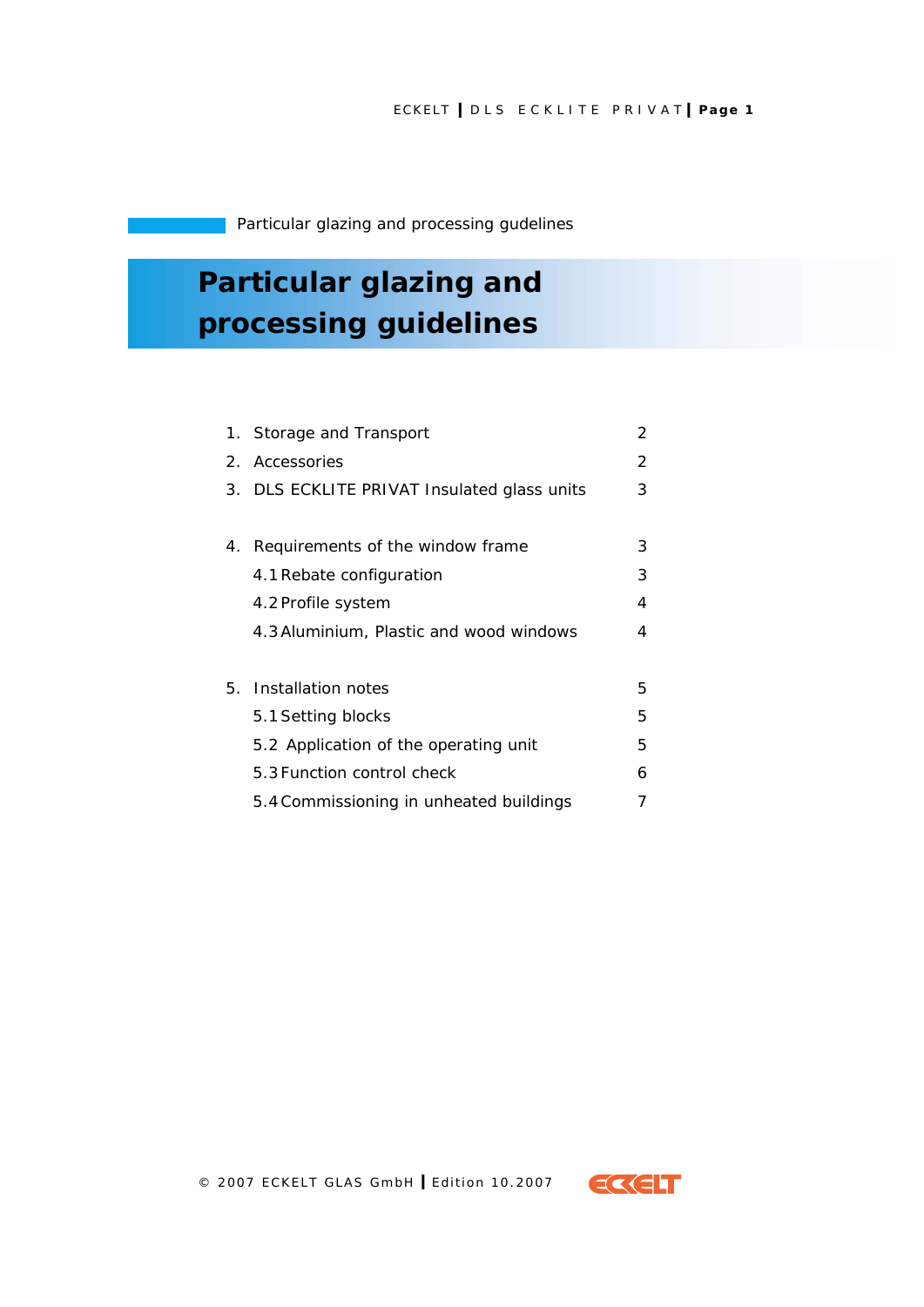<span id="page-1-0"></span>Particular glazing and processing gudelines

## **1. Storage and Transport**

DLS ECKLITE components are packed separately and must be carefully protected from dirt, humidity and heat during storage.

The DLS ECKLITE elements must only be handled and installed with a fully lifted blind packet; otherwise damage may occur to the cord system.

## **2. Accessories (Operating unit and tensioning unit)**

DLS ECKLITE PRIVAT is provided with magnets integrated into the insulated unit. The external operating unit – comprising a cord ring, gearbox and opposing magnets, as well as the tensioning unit – is not factory pre-mounted. These accessories are packed separately and are to be adhered to the glass after glazing is complete.



*Pic: Operating mechanism* 

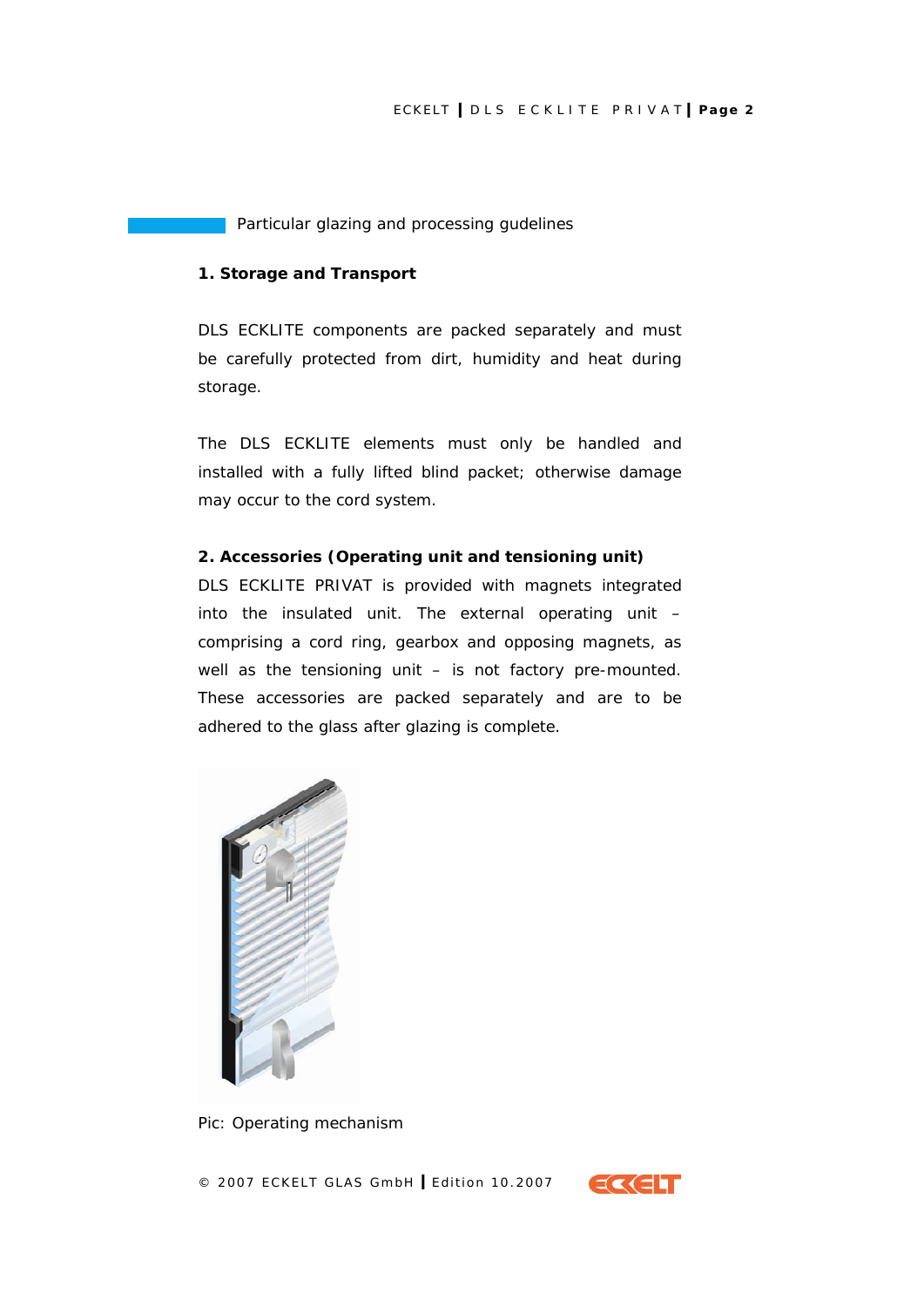<span id="page-2-0"></span>Particular glazing and processing gudelines

#### **3. DLS ECKLITE PRIVAT Insulated glass elements**

DLS ECKLITE PRIVAT Standard composition is only to be installed in vertical applications. The use as tilt-turn or tilt opening vents is permissible up to a maximum of 10° from vertical.

#### **4. Requirements of the window construction**

The structural design of the sub-frame is to take into consideration the deflection capacity of the insulated glass units at their edges. Typically mullions are limited to max. L/300, whereby deflection in the transom is limited to max. 5mm.

## *4.1 Rebate*

Current technical knowledge in Metal, plastic and wood framing systems only permits seal systems with ventilated rebates. To ensure that the external conditions occur in the rebate it is necessary to employ pressure-equalising. The frame construction must act with the seal system as moisture barrier to the inside climate. **The rebate must have a clearance of at least 5mm between glass edge and surface of rebate.** 

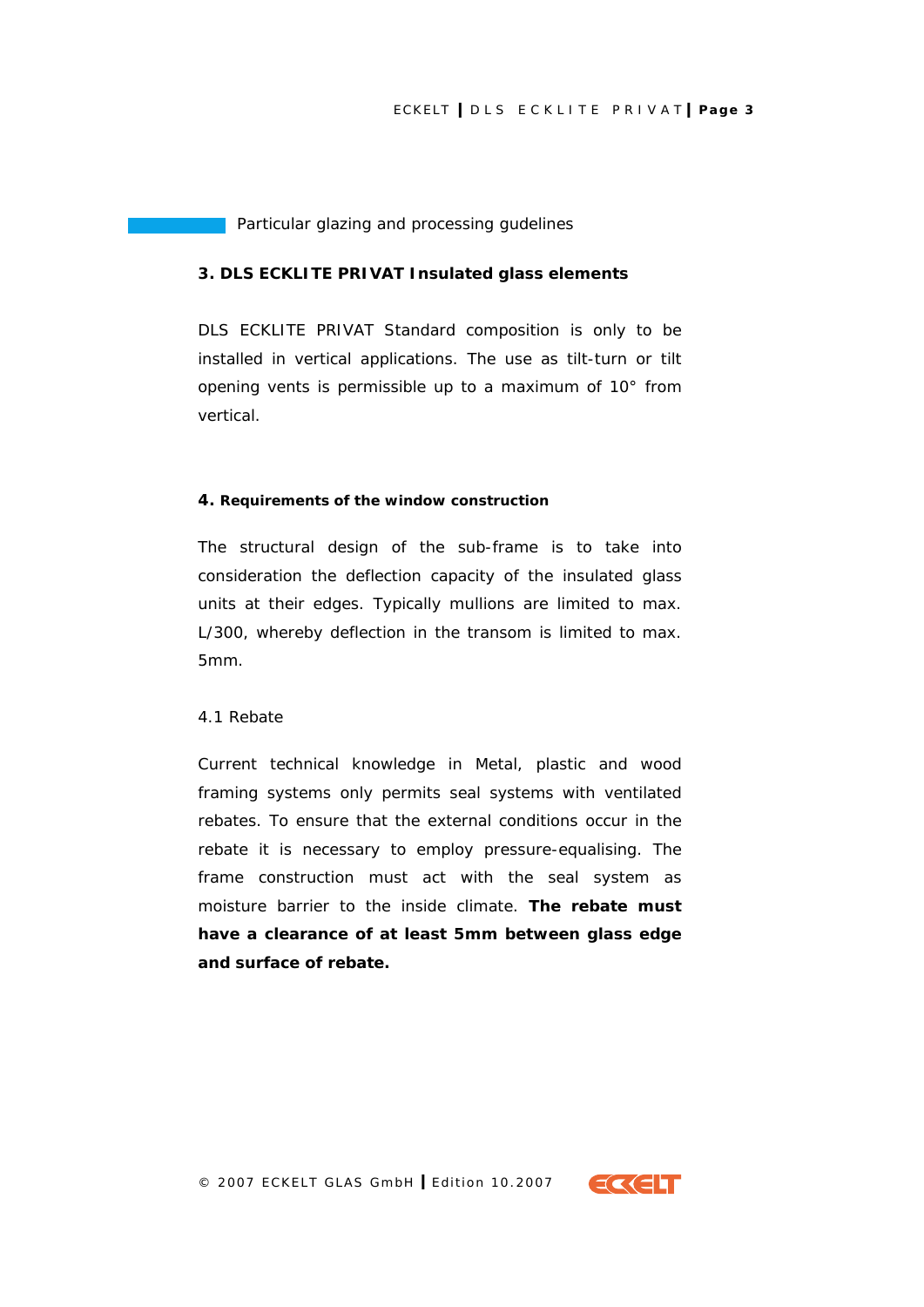#### <span id="page-3-0"></span>Particular glazing and processing gudelines

#### *4.2 Profile systems*

DLS ECKLITE is suitable for installation in most common profile systems which accommodate the overall glass thickness. Minimum element thickness for standard composition is 39mm (cavity 29mm).

The system-necessary secondary seal depth of 14mm is to be covered by the exterior profiles. We recommend the use of EPDM gaskets with suitable lip-coverage.

#### *4.3 Aluminium, plastic and wood windows*

In order to ensure performance of the units it is necessary that all glazing systems provide a fault-free seal of the rebate under all potential conditions.

These guidelines include the Table "Performance Groups for Glazing of Windows" as well as explanations from the Rosenheim Window Institute (ift Rosenheim).

Combination constructions of Alu-Wood or Plastic-Wood are to be treated in the same manner as metal or plastic windows – with pressure-equalisation.

Wood windows are also to have glazing with sealed rebates. By current standard of technology this is possible in almost all constructions. Should an "opening" of the rebate not be possible to achieve pressure-equalisation, it is possible to fill out the rebate. Here it is possible that even the smallest fault or break in the seal of the frame or glazing system lead to damage of the insulated unit as moisture ingress is then

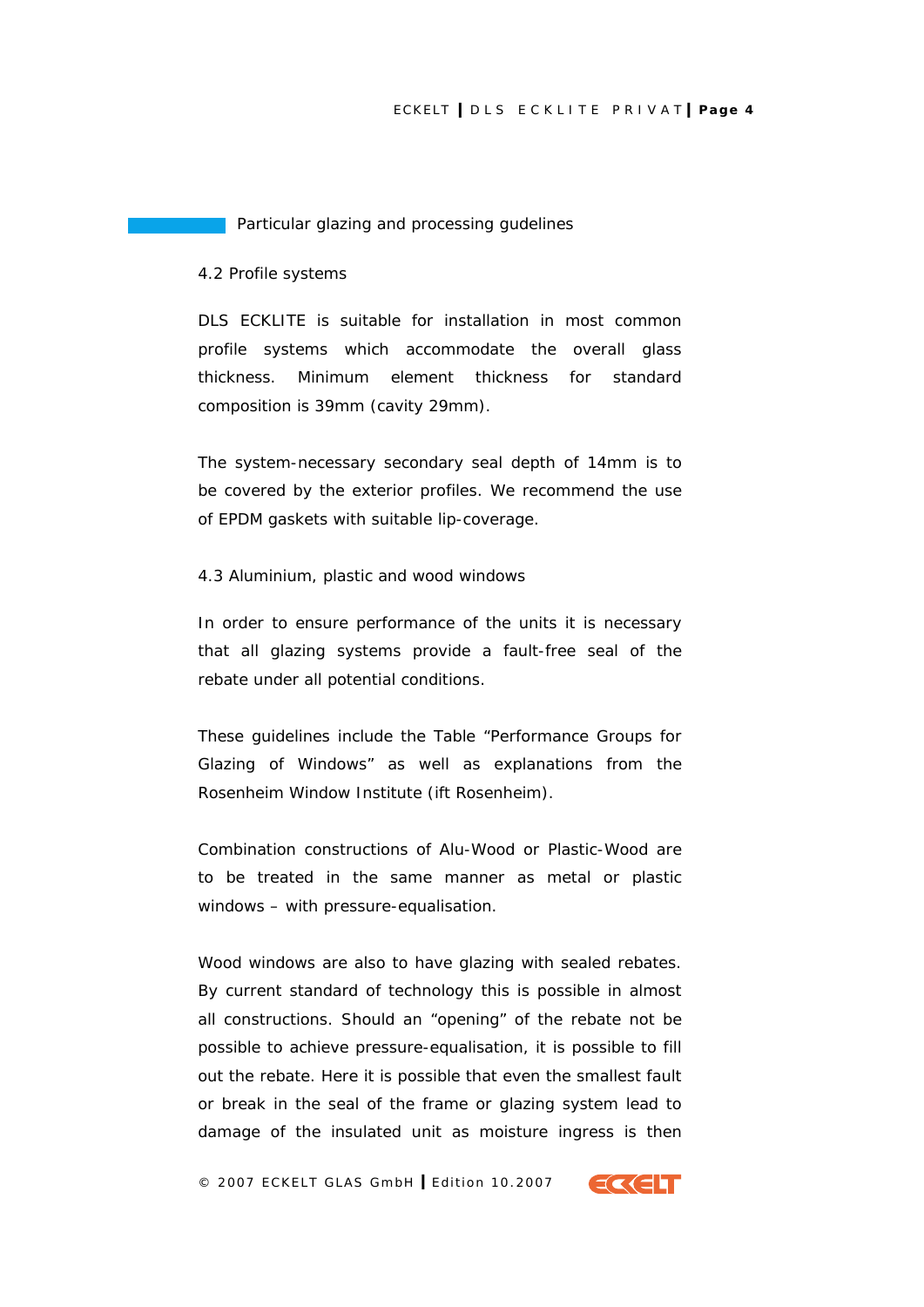<span id="page-4-0"></span>Particular glazing and processing gudelines

trapped. No Warranty can be given for damage to the edge seal of the unit as a result of this.

## **5. Installation notes**

#### *5.1 Setting blocks for DLS ECKLITE PRIVAT*

General guidelines for blocking of insulated glass units apply. It is important to ensure when blocking that the DLS ECKLITE SC elements are installed exactly horizontally, otherwise the louvers may come into contact with one side of the vertical spacer bars. Uniform movement of the blind may be disturbed as a result.

When laminated glass is used as part of the DLS ECKLITE Insulated glass unit it is important to ensure that blocking and sealing materials are compatible with the PVB interlayer.

The width of the blocks is to be suitable for the overall thickness of the element.

#### *5.2 Application of the operating mechanism*

Following successful installation of the windows it is necessary to clean the surfaces of the ECKLITE insulated glass unit particularly where contact are made. The protective layers of the contact surfaces are to be removed and the magnet of the operating mechanism is to be placed exactly covering the magnet in the cavity of the DLS ECKLITE PRIVAT Element. After this the tensioning mechanism is hung into the loop at the lower end and pulled gently downwards

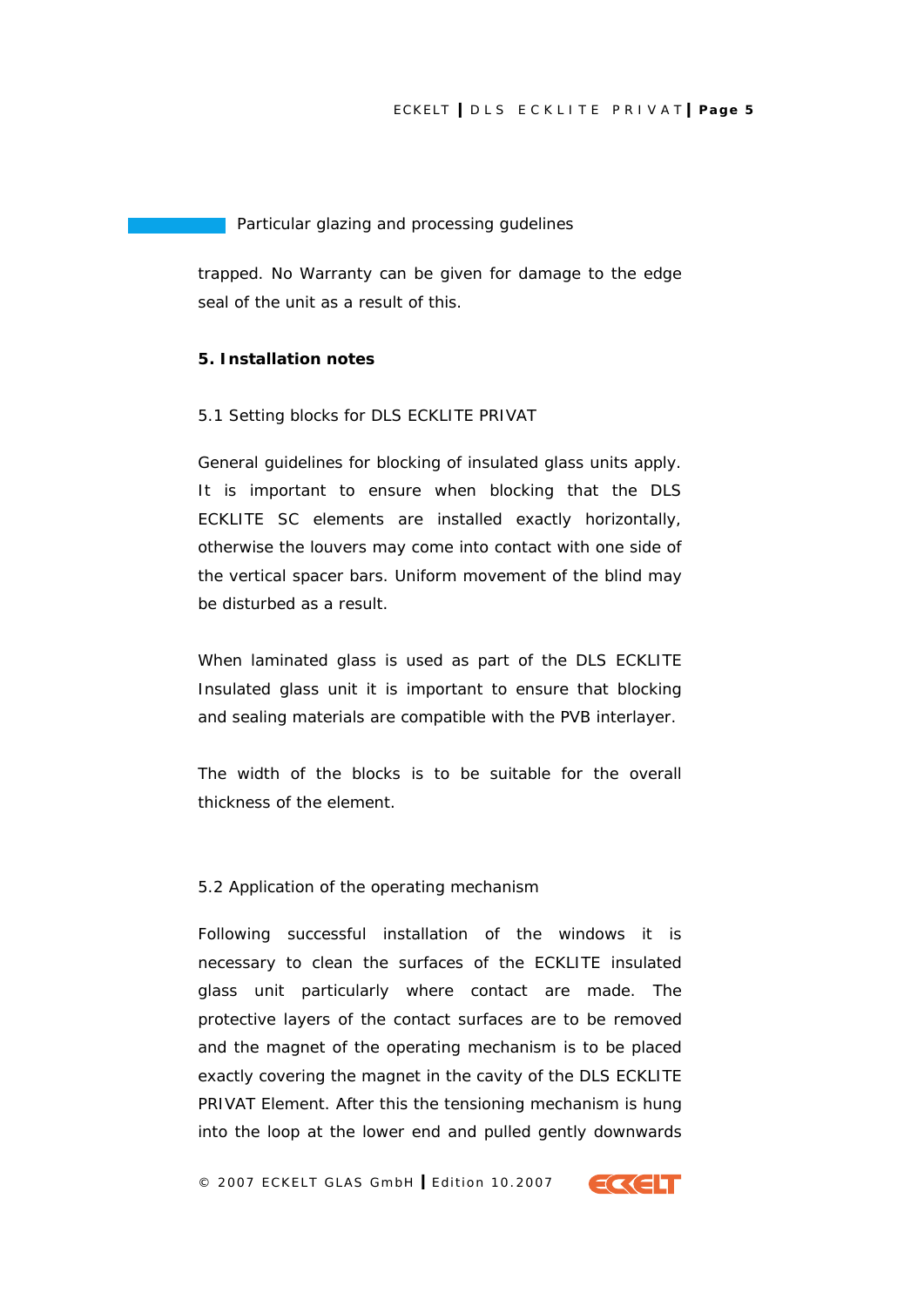<span id="page-5-0"></span>Particular glazing and processing gudelines

until the spring in the tensioning mechanism it set-in (approx. 10 mm - 15 mm). Following this, the tensioning mechanism is attached to the glass. The pull-cord should be released once this is adhered. The pull-cord should remain loose until complete curing of the adhesive film.

After the magnetic connection has been achieved, the blind should be tested once up and down by pulling carefully on the cord. Because the adhesive surfaces of the operation and tension mechanism are not ready to completely cured, normal use should only commence approx. 24 hours after adhesion.

## *5.3 Function check*

The function check must be carried out at temperatures  $> 0$ degrees Celsius.

The function check is considered to be the point in time after delivery when the DLS ECKLITE element is first lifted and lowered. The function check must be carried out within 14 days of delivery, at the first point of delivery and before installation of the unit. Our warranty will only be valid when the end check form has been completed and sent to us within 14 days of delivery. This end check form is basis of our warranty. Should it not be returned in a timely fashion then our warranty will no longer be valid.